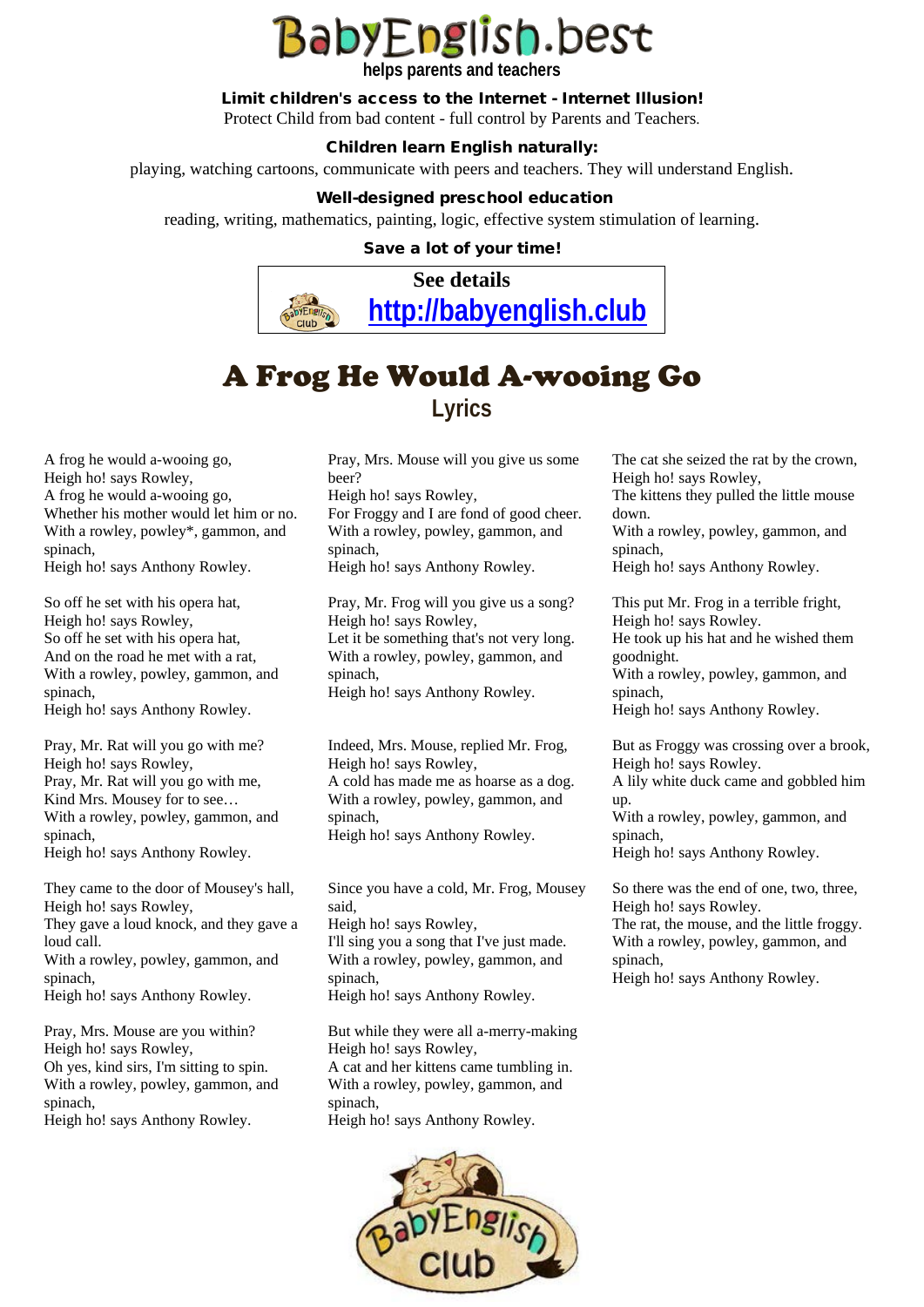### You can find videos with "A Frog He Would A-wooing Go" song on our Play List **BabyEnglish.best on Youtube**





## THE FROG AND MOUSE,



**OR THE** 



FROG HE WOULD A WOOING GO.

FROG he would a wooing go, Heigh ho, said Rowley; A Frog he would a wooing go, whether his mother would let him or know, With a rowley powley, Gammon and Spinnage, and high said Anthony Rowly.

Off he set with his opera hat,<br>Heigh ho, said Rowley; On the road he met with a rat, With a rowley powley, &c.

They soon arrived at Mouse's hall,<br>Heigh ho, said Rowley ; They gave a loud tap, and they gave a loud call, With a rowley, powley,

Pray Mrs. Mouse are you within,<br>Heigh ho, said Rowley; Yes kind sir, I'm setting to spin, With a rowley powley, &c.

Come Mrs. Mouse, now give us some beer, Heigh ho, said Rowley; That Froggy and I may have some cheer, With a rowley powley, &c.

Pray Mr. Frog will you give us a song, Heigh ho, said Rowley ;<br>Let the subject be something that's not very long, With a rowley powley, &c.

ladeed Mrs. Mouse, replied the Frog, Heigh ho, said Rowley:

I caught a hoarse cold last night in the fog, With a rowley powley, &c.

Since you have caught cold Mr. Frog, Mousey said, Heigh ho, said Rowley; I'll sing you a song that I have just made,<br>With a rowly powley, &c.

As they were in glee and a merry making. Heigh ho, said Rowley; A Cat and her Kittens came tumbling in,

With a rowley powley, &c. The cat she seized the rat by the crown, Heigh ho, said Rowley;

The kittens they pull'd the little mouse down,<br>With a rowley powley, &c.

This put Mr. Frog in a terrible fright, Heigh ho, said Rowley; He took up his hat and he wish'd them a good night,<br>With a rowley powley, &c.

As Froggy was crossing over a brook,<br>Heigh ho, said Rowley; A lilly-white Duck came and jobbled him up,<br>With a rowley powley, &c.

So there was an end of one, two and three,

Heigh ho, said Rowley The Rat, the Mouse, the Billy Froggy, With a rowley powley, &c. mannannannannannan

N. COVERLY, Jr. PRINTER, Milk-Street, BOSTON.